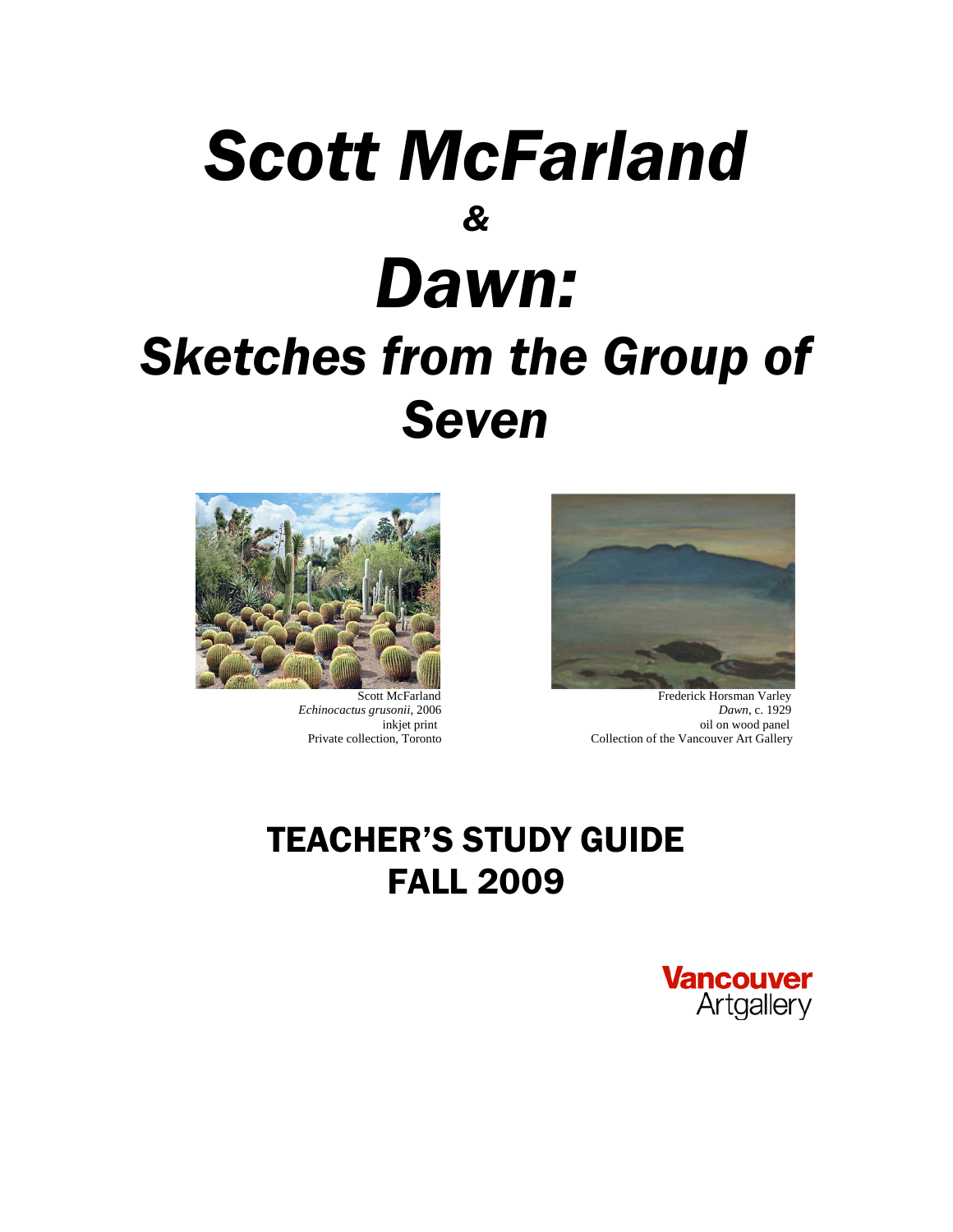# Contents Page

|                             | Background to the Exhibitions:  |  |
|-----------------------------|---------------------------------|--|
|                             |                                 |  |
|                             |                                 |  |
|                             |                                 |  |
|                             | Pre- and Post- Visit Activities |  |
| $1_{-}$                     |                                 |  |
|                             |                                 |  |
| 2.                          |                                 |  |
| $\mathcal{B}_{\mathcal{A}}$ |                                 |  |
|                             |                                 |  |
| 4.                          |                                 |  |
|                             |                                 |  |
|                             |                                 |  |
|                             |                                 |  |
|                             |                                 |  |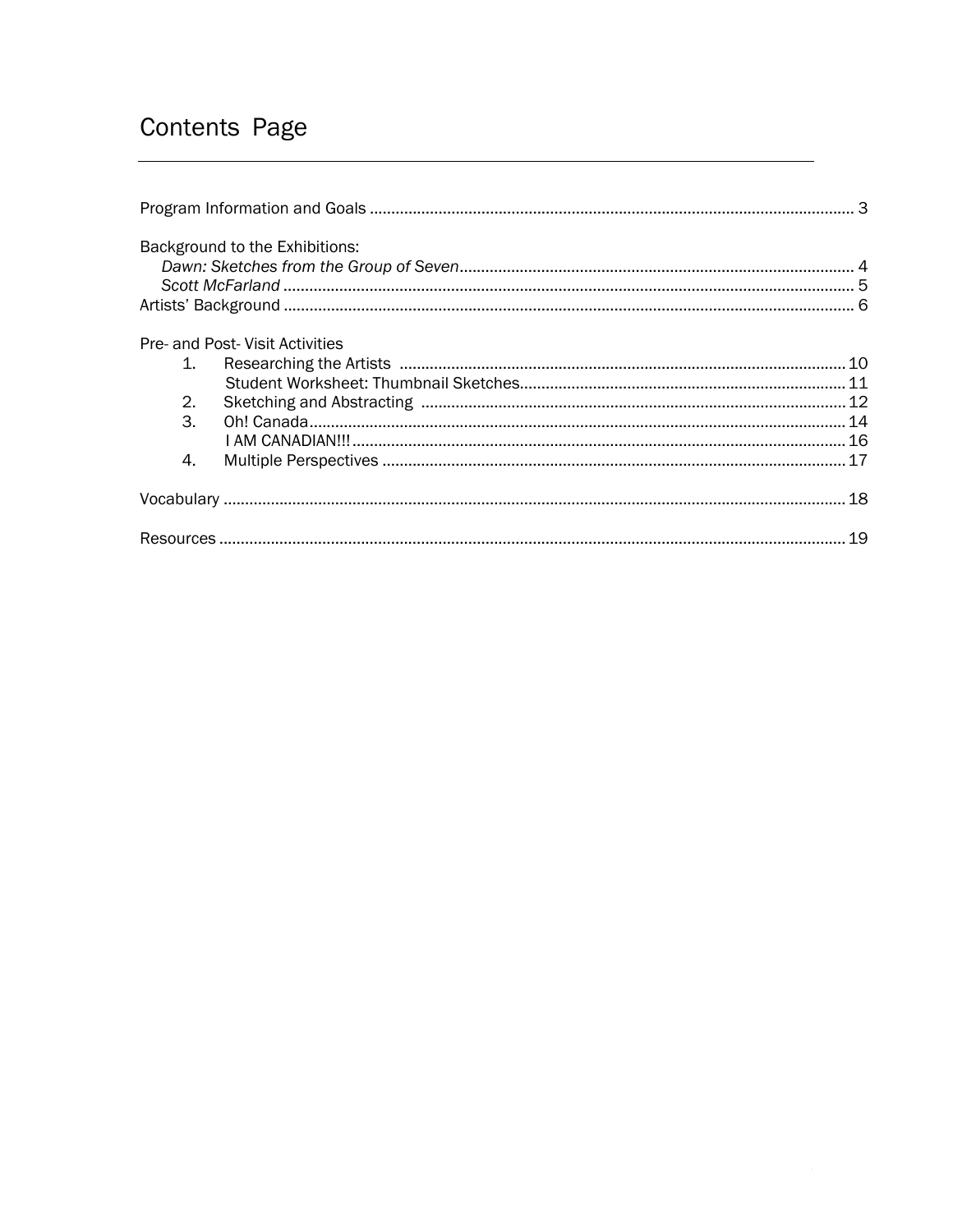# **Vancouver Art Gallery Teacher's Guide for School Programs**

The exhibitions *Scott McFarland* and *Dawn: Sketches from the Group of Seven* contain a series of diverse artworks concerning the landscape, and the sense of place and identity that the specific terrain evokes. Scott McFarland's digitally composed, detailed, hyper-realistic, seemingly documentary—and yet entirely implausible—pictorial composites are a world away from the vigorous, bold, painterly, modernist explorations of the Group of Seven. Yet all are concerned with capturing those particular aspects that define who we are and our relationship to our environment.

# DEAR TEACHER:

This guide will assist you in preparing for your tour of *Scott McFarland* and *Dawn: Sketches from the Group of Seven.* It also provides follow-up activities to facilitate discussion after your Gallery visit. Engaging in the suggested activities before and after your visit will reinforce ideas generated by the tour and build continuity between the Gallery experience and your ongoing work in the classroom. Most activities require few materials and can be adapted easily to the age, grade level and needs of your students. Underlined words in this guide are defined in the Vocabulary section.

The tour of *Scott McFarland* and *Dawn: Sketches from the Group of Seven* has three main goals:

- to introduce the Group of Seven as significant Canadian landscape painters who helped define our national identity,
- to examine the artistic practice of Scott McFarland as a photographic artist working both from within and beyond the traditions of landscape painters, and
- to explore individual works by the Group of Seven as modernist painters and Scott McFarland as a contemporary artist working with digitally constructed photography.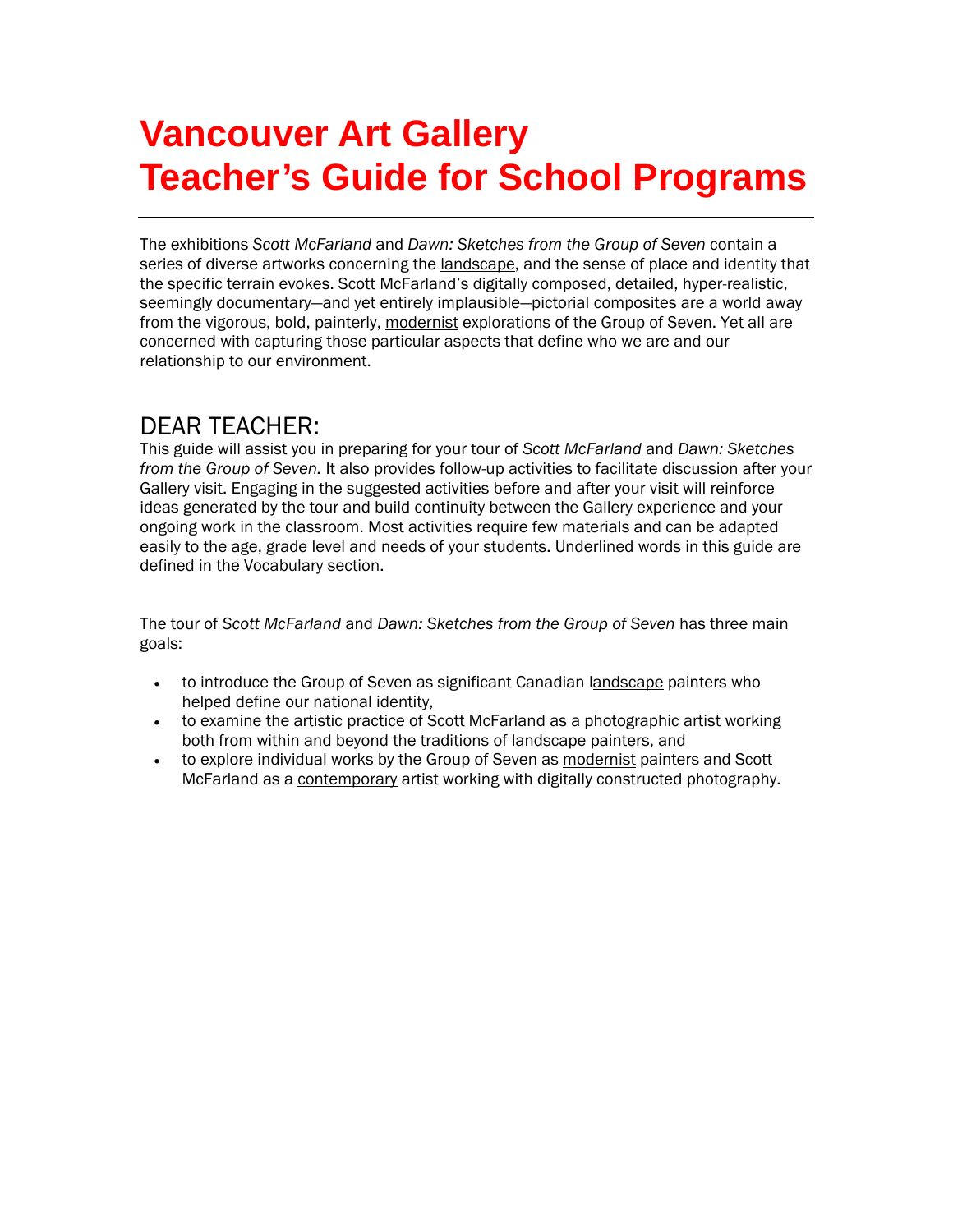# THE EXHIBITIONS

### *Dawn: Sketches from the Group of Seven*

The Group of Seven was formed in Toronto in 1920 with the objective of finding a distinctive way of expressing the specifically Canadian landscape-what became an essentially modernist approach. The seven founding members of the Group were Franklin Carmichael, Lawren Harris, A.Y. Jackson, Francis (Franz) Johnston, Arthur Lismer, J.E.H. MacDonald and F.H. Varley. Although Tom Thomson is often associated with the Group, he was never actually a member. Later, more artists joined the Group of Seven, but in this exhibition, only work by the original seven members is shown.

For the Group of Seven, sketching outside in the landscape was considered to be of primary importance. The artists felt they needed to respond directly to the landscape in order to experience and portray the rugged, pure and pioneering aspects of the land. Collectively and in smaller groups, they set out on trips into the wilderness, where they sketched over extended periods of time, recording their responses to the environment. Early on it was evident that they were not so much interested in accurately documenting their surroundings, as in portraying their relationship to the imposing landscape. They aimed to project the idea of Canada's emerging identity as a challenging, exciting new country. The Group of Seven were instrumental both in breaking away from the traditional idealized landscape in Canadian art and in forming a dynamic new national identity.

They played with colour, paint application, shape and form as they explored and experimented freely out in the wilderness that so inspired them. Some of the sketches mostly oil on wood panels or paperboard—stand as finished works; others were used as studies for canvases that were painted later in the studio.

The title of the exhibition, *Dawn,* is taken from a 1929 sketch by Frederick Varley (reproduced on the cover of this Study Guide). Many of the Group of Seven artists created dramatic sketches of this time of day. The title also refers to the idea of dawn as a fresh new beginning.

Works by the Group of Seven were among the first to be acquired by the Vancouver Art Gallery, which now owns approximately 170 works by the Group. *Dawn: Sketches by the Group of Seven* features 30 oil sketches made between 1920 and 1960. The exhibition is organized by the Vancouver Art Gallery and curated by Ian Thom, Senior Curator, Historical.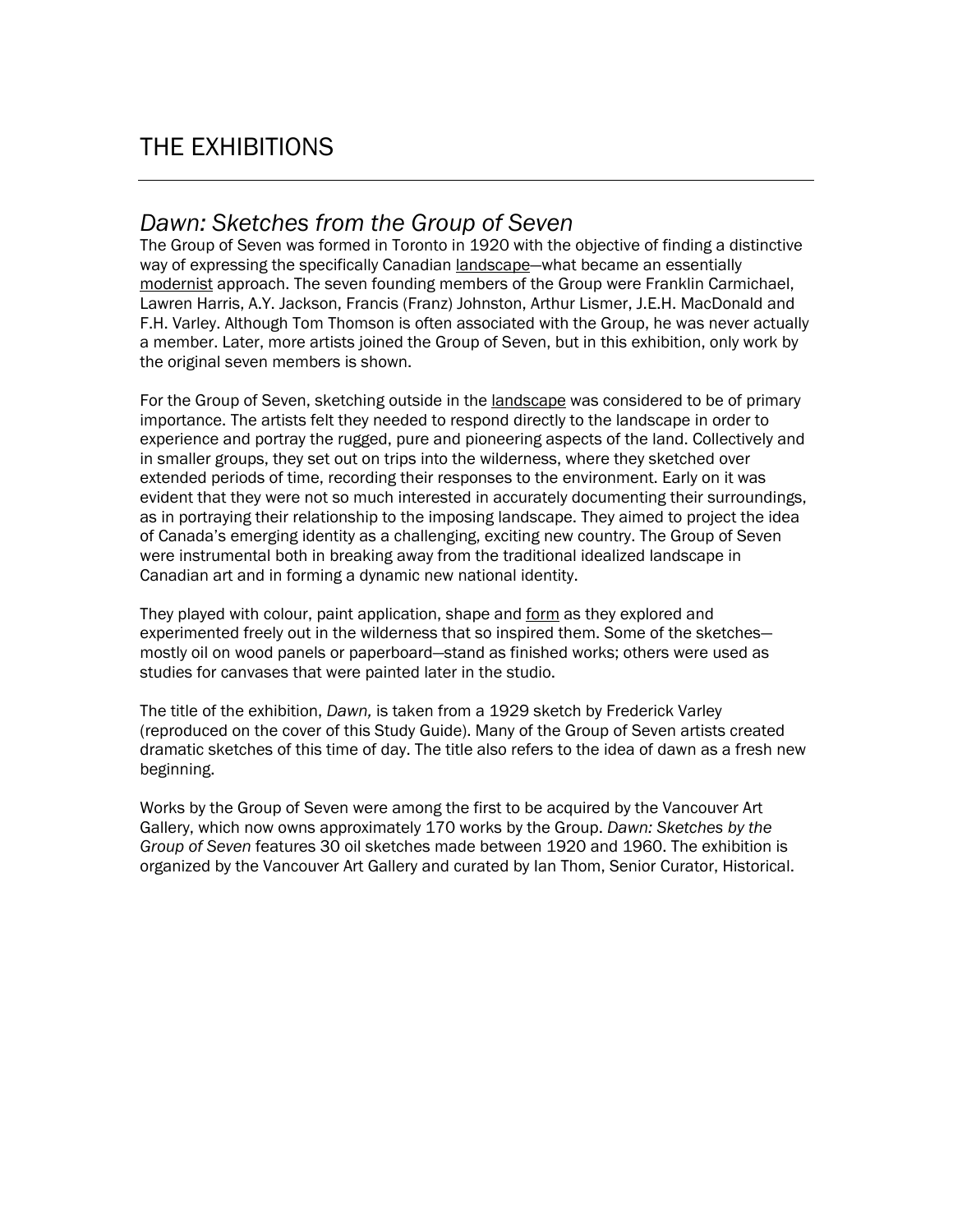## *Scott McFarland*

The *Scott McFarland* exhibition is the first solo exhibition by this contemporary artist at the Vancouver Art Gallery. It presents an overview of McFarland's work made over the last seven years and contains works from all his major—and recurrent—themes. We find images of manicured Vancouver gardens, lush British Columbian landscapes, uninhabited zoo enclosures, peopled European landmarks and sun-baked Californian cactus collections. Behind all his images lies the idea of the relationship between nature, civilization and representation that continues to engage and focus his direction.

Scott McFarland's large-scale compositions seem at first glance to document, in vibrant colour and absorbing detail, a single moment in time. On closer inspection, however, the impossibility of the image becomes apparent—things are not as they seem. Shadows are strewn haphazardly across the landscape, falling in different directions. Trees are heavy with spring blossoms and dropping autumn leaves in the same image. People are performing tasks in close proximity to one another that would not occur simultaneously in real time—and certainly not by the same person twice in the same image. In fact, what we initially read as a single moment in time has been recorded over a period of hours, days or even weeks. Using digital technology, McFarland has seamlessly combined multiple images to capture—as if in a moment—the very passage of time.

The scenes that McFarland generally chooses to show us appear to be painstakingly ordinary. Gardeners working or landowners strolling in their garden, visitors observing animals in a zoo, children standing in front of a monument, a woman riding a horse. And yet the devil is in the details. The very ordinariness of the scene belies the complexity of the compositions. The everyday occurrence is initially read as a documentary photograph instead of what, on closer examination, it is seen to be: a completely manipulated illusion, where colour, light, shape, form and space have been artificially constructed—although sourced from real-world images. McFarland creates a fiction through cohesive compilation of disparate elements; he has designed the space with focused attention down to each last detail.

Through his fabricated compositions, McFarland questions many of the accepted notions of photography. He is challenging the fundamental idea of the photograph as a moment of time, frozen by the camera for posterity. He is forcing us to confront what we usually accept as a given in a photograph—that it is a documentary image recording the truth. His world does not let us sit with the comforting notion of the photograph as documentary truth.

McFarland frequently returns to the theme of the garden in his images. He has said: "I think that, in some ways, gardens do function as a metaphor for the [photographic] process. I think about gardening techniques and their relationships not just to taking pictures but developing and processing the final prints. Each body of work I do incorporates different digital techniques quite specific to the ways the gardens are constructed... I thought when I was taking these pictures and putting them together I was doing a very similar thing, putting different times of day together in a way not discernible to the viewer."

*Scott McFarland* is organized by the Vancouver Art Gallery and curated by Grant Arnold, Audain Curator of British Columbia Art.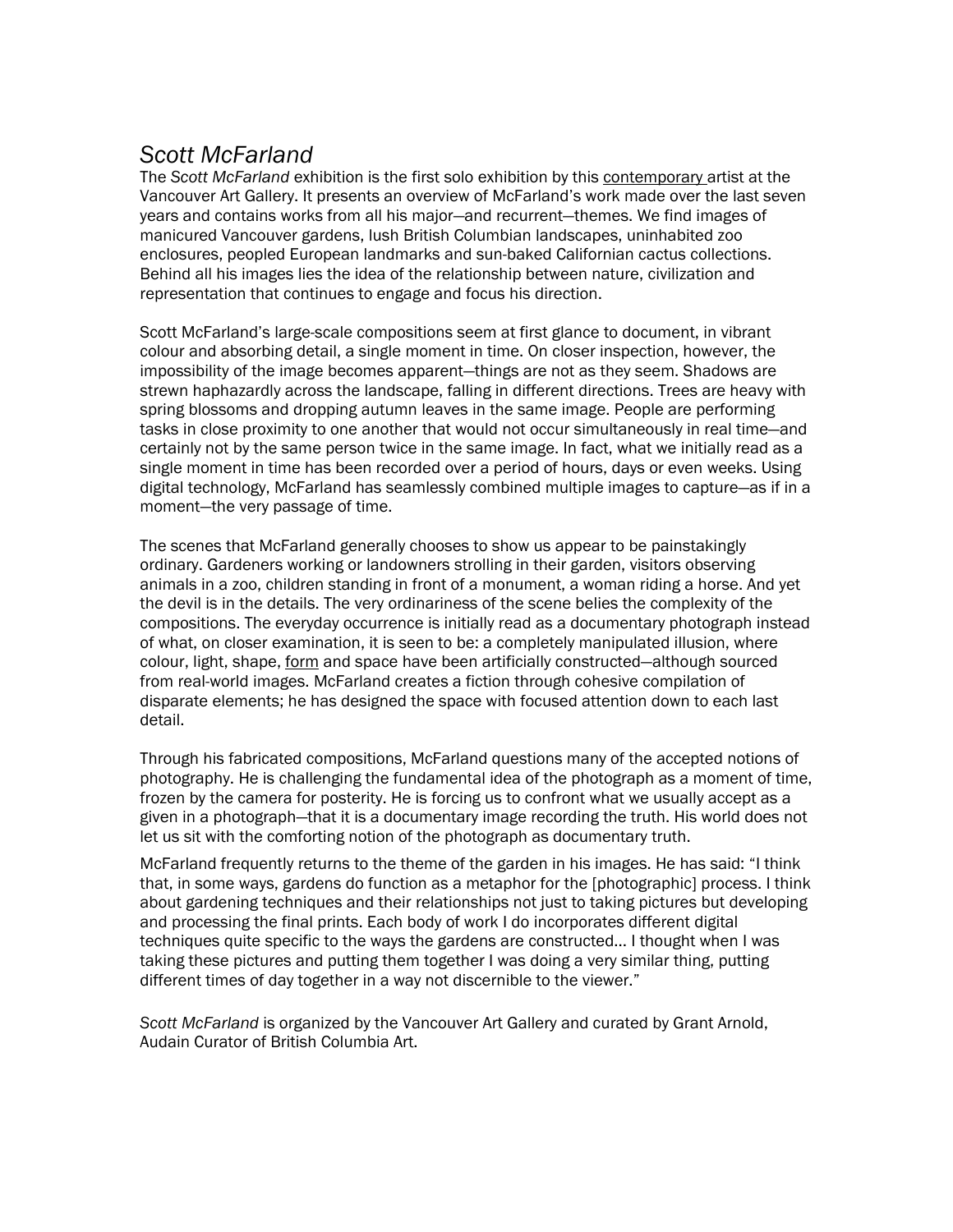# ARTISTS' BACKGROUND

### Scott McFarland (b. 1975)

Scott McFarland was born in Hamilton, Ontario, received his Bachelor of Fine Arts from the University of British Columbia and, until recently, continued to live and work in Vancouver. Although he currently lives in Toronto, he is closely associated with the group of Vancouver photographic artists that includes his former teachers Jeff Wall and Roy Arden, whose photoconceptual influences and challenges to traditional photography can still be felt in his work.

McFarland's work has been exhibited locally, nationally and internationally in group and solo exhibitions. In 2007 he was one of three international artists whose work was shown in the prestigious annual *New Photography* exhibition at the New York Museum of Modern Art. Although his work has been seen frequently over the last decade in Vancouver, this is his first solo exhibition at the Vancouver Art Gallery.

McFarland's interest in gardens manifested itself early on in his career. He says: "I started taking photographs of gardens when I got out of university, partly because they weren't what many people were taking photographs of at the time. Those first garden spaces were in a neighbourhood close to the University [of British Columbia], in Point Grey. They were places I would go by on leisurely walks. And I became curious about a lot of large abandoned garden properties. They had a poetic resonance, a kind of overgrowth and decay that fascinated me."

Although he has since made images of numerous and diverse sites, his working process is similar to the one he describes above. He returns to his chosen space repeatedly, gaining a familiarity with it, photographing it in changing light or in different seasons, usually ending up with several locale shots and one or more large-scale photographs made up of multiple images. His final image does not so much document as describe a particular place. Ultimately, he is interested in creating an environment that appears to be a real and natural space, albeit an artificially constructed one.

### The Group of Seven

The Group of Seven formed in Toronto in 1920 as a collective of modern artists. The seven founding members were Franklin Carmichael, Lawren Harris, A.Y. Jackson, Francis (Franz) Johnston, Arthur Lismer, J.E.H. MacDonald and F.H. Varley. They were held together by their stylistic and nationalistic ideology; their goal was to form Canada's national school of painters. Their work draws heavily on modern European painting of the late nineteenth and early twentieth centuries, adapted to the development of a bold expression of the unidealized Canadian landscape. Their paintings reflect the thick, broken brushwork of Post-Impressionism, the vivid, decorative colours of Fauvism, and a streamlined, organic sense of design derived from Art Nouveau. This work stood in sharp contrast to the more traditionally inspired landscape painting that marked the early cultural identity of Canadian painting.

Within a Canadian context, these artists forged a new visual language that attempted to break free of traditional cultural ties. The Group's modernist approach to painting was seen by many of their contemporaries as crude or rough, jarringly mimicking the raw forms of nature. Using the relatively untamed Canadian landscape as fuel for their artistic and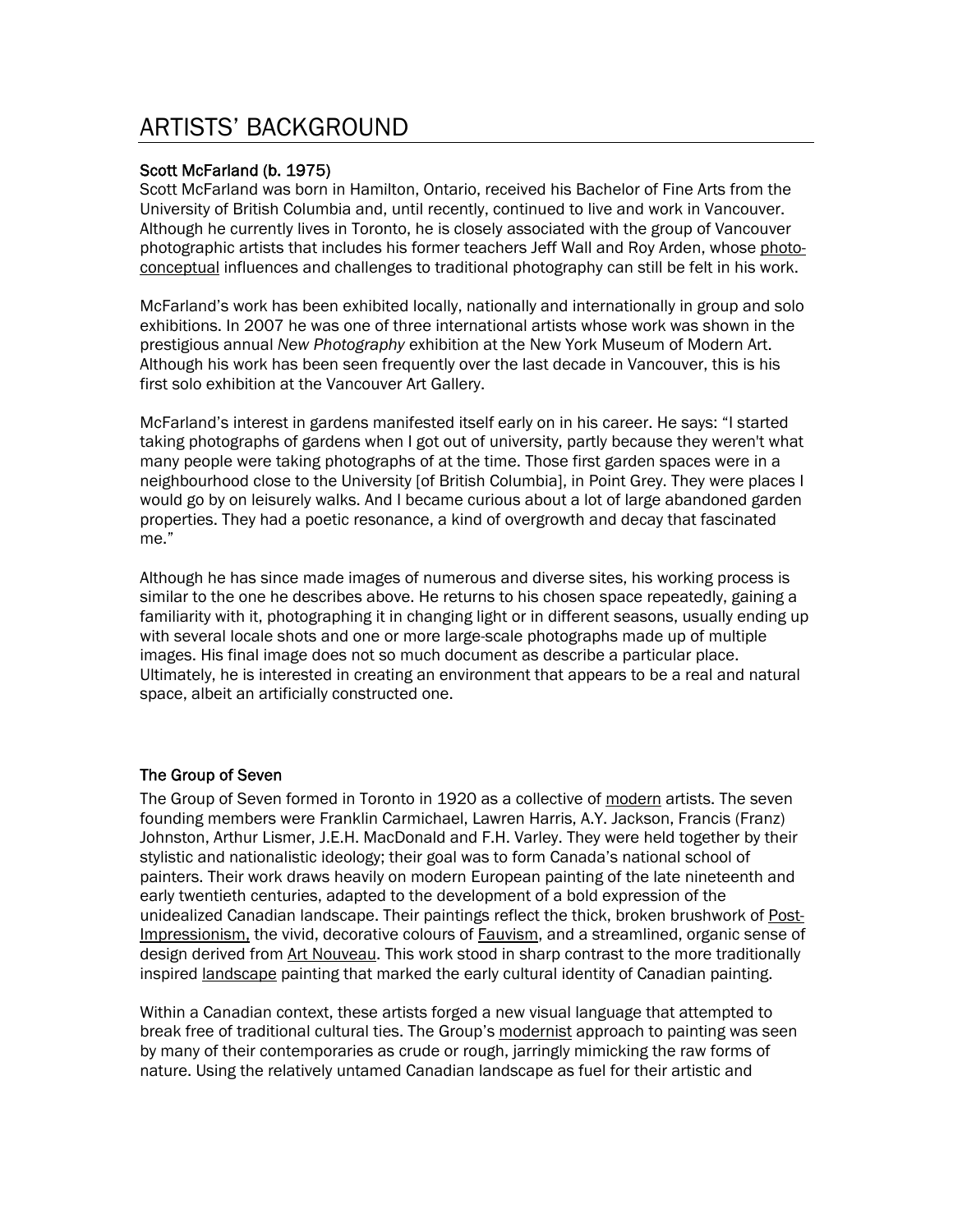nationalistic goals, the Group put forth a new perception of beauty, one that spoke of a new world and its possibilities.

The mythology built up around the Canadian wilderness by members of the Group paralleled developments in literature, poetry and politics of the time, which sought to identify Canada with the North and to build a sense of nationalism based on the land itself. The work of the Group has helped to frame popular cultural conceptions of the Canadian landscape up to and including the present day.

### Lawren Harris (1885–1970)

A native of Brantford, Ontario, Harris began his painting career with training in Berlin from 1903 to 1908. He then returned to Canada and began painting the landscape of Ontario and Quebec. Harris became acquainted with a number of younger artists interested in the landscape as subject matter and was an important early supporter of the painters A.Y. Jackson and Tom Thomson. Harris was instrumental in providing financial backing for the Group's early sketching trips and advocated an art that took the realities of the landscape as its subject.

Lawren Harris was one of a number of Canadian artists in the 1920s and '30s who explored the connection between landscape painting and theosophy, a late nineteenth-century philosophy that advanced the interconnectedness of the spiritual, the scientific and the natural. Aiming to express the spiritual experience found in nature, Harris used colour, shape, composition and subject matter in a symbolic way. In later years he continued to simplify and abstract elements in his landscapes until his work became completely abstract.

### J.E.H. MacDonald (1873–1932)

The oldest member of the Group, MacDonald was born in Durham, England, and immigrated to Canada in 1887. He was trained in Hamilton and Toronto, and he began work at the design firm Grip Limited in 1895. MacDonald went on to become one of the most distinguished designers in Canada. In 1913 he and Lawren Harris visited an exhibition of contemporary Scandinavian art in Buffalo, New York, that became a strong influence on the Group of Seven style. They marvelled at the similarities between the Canadian and Scandinavian landscapes and admired the artists for the way they represented national identity through local landscape.

In 1922, MacDonald joined the staff of the Ontario College of Art, and in 1929 he became principal. As well as being committed to design work and teaching, MacDonald was devoted to landscape painting. He made several sketching trips with other members of the Group, and throughout the late 1920s he visited the Rockies each summer to sketch and paint.

### Frederick Varley (1881–1969)

Varley was born and trained in Sheffield, England, and he studied art in Antwerp. On the advice of his friend Arthur Lismer, who suggested that he might find opportunity in Canada, Varley immigrated in 1912. He joined several of his future colleagues at the Toronto firm Grip Limited, where he worked in commercial design. At the start of the First World War, Varley, along with Franz Johnston and A.Y. Jackson, was appointed an official war artist. All three men were sent overseas to document the Canadian war effort. They produced a number of large, bleak canvases depicting the devastation and destruction of the war. In 1919, Varley returned to Canada to great critical acclaim for his war paintings.

Varley's primary interest was in portrait and figure painting. He came to British Columbia in 1926 to teach painting at the Vancouver School of Decorative and Applied Arts, and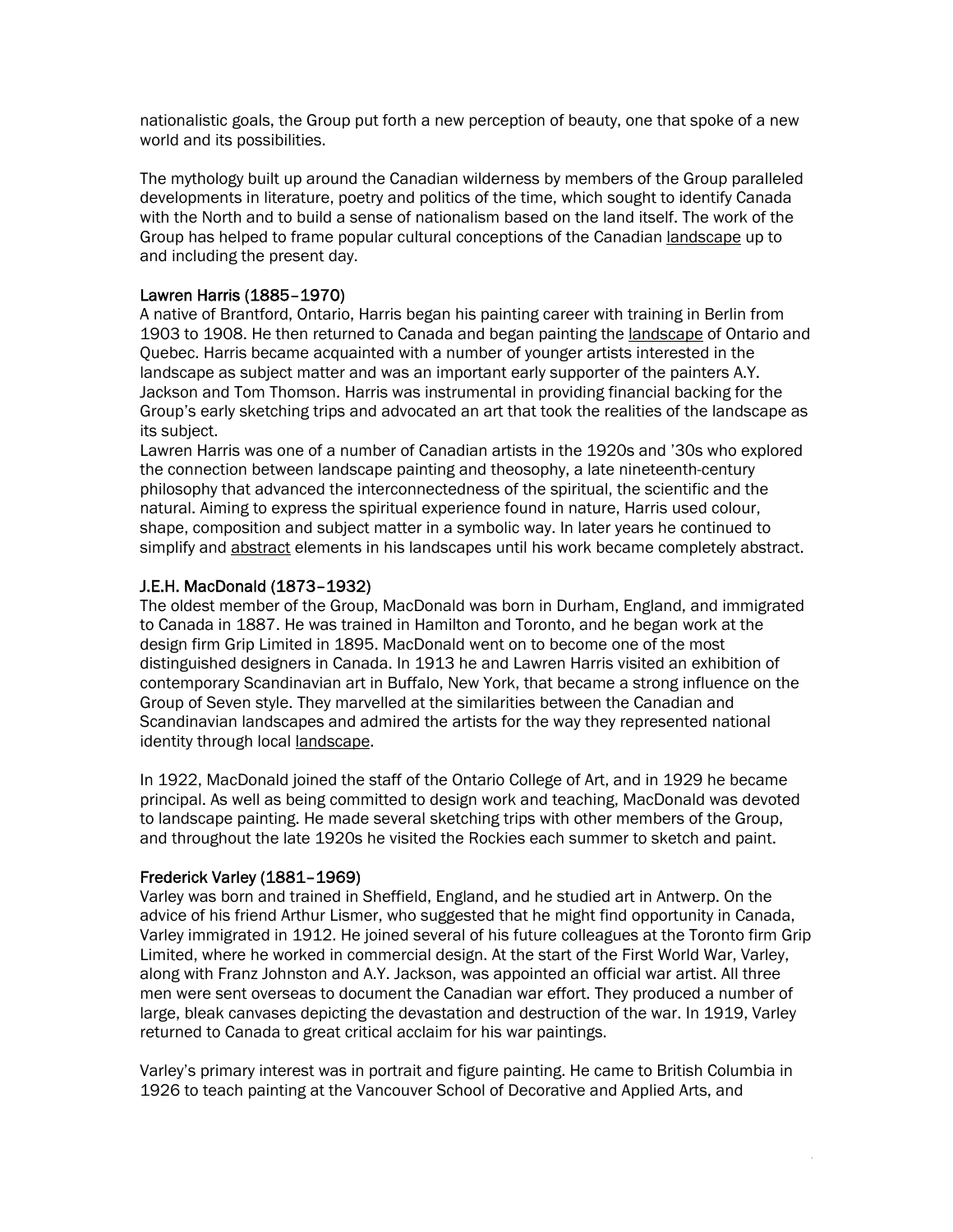immediately upon his arrival he was struck by the dramatic landscape around Vancouver. He began to explore the countryside in his work. In the period 1926–36, during which he lived in Vancouver, Varley produced his most important body of landscape painting. The most significant portrait artist of the Group of Seven, he was also the most innovative colourist, using colour symbolically.

### A.Y. Jackson (1882–1974)

Born and raised in Montreal, A.Y. Jackson worked in a commercial lithography firm and eventually saved enough money to train at the Académie Julian in Paris. At the behest of Lawren Harris, he moved to Toronto in 1913 in order to join the painters working there.

Jackson was one of the first members of the Group to live and work in the studio/residence building financed by Lawren Harris and Dr. James MacCallum, a Group supporter. An official war artist during the First World War, Jackson returned to Canada extremely shaken by his experiences overseas. He accompanied the other Group members on sketching trips to northern Ontario, where he found solace and strength in the landscape, and he often returned to Quebec to paint the rolling hills and old farm buildings there. In 1927 he was the first member of the Group to visit the Canadian Arctic, and throughout the 1930s he continued to travel to the far reaches of Canada during the summers. Each fall, he returned to the Studio Building in Toronto, where he lived until 1955, and spent the winters painting canvases.

Over time, Jackson became known as a spokesman for the Group. He travelled across Canada giving formal talks on their work and writing numerous articles about the need to reveal Canada to Canadians through landscape painting.

### Francis (Frank) Johnston (1888–1949)

Francis (Frank; later Franz) Johnston is probably the least-known member of the Group of Seven. A Torontonian by birth, he trained as a commercial artist working at Grip Limited in Toronto, where he met other artists who would become Group members. During the First World War he worked as a war artist. Upon his return, he accompanied Lawren Harris and J.E.H. MacDonald on the first Algoma sketching trip in the fall of 1918. He joined Group sketching trips in 1919 and 1920, but resigned from the Group shortly after their first exhibition in 1920.

In 1921, Johnston left Toronto to become principal of the Winnipeg School of Art. He returned to Toronto in 1927 to serve as head of the Ontario College of Art, a position he held until 1929. Johnston was a commercial success in both Toronto and Winnipeg, producing popular landscapes, but he was never again considered a part of the avant-garde of Canadian painting.

### Franklin Carmichael (1890–1945)

Like most of the other artists in the Group of Seven, Carmichael was employed as a commercial artist after completing his education at the Ontario College of Art. Full-time work and family commitments left him little opportunity to travel far from home. He did not join the other Group members on painting trips across Canada, but instead focused on painting the landscape of northern Ontario, particularly in the area around Georgian Bay, the north shore of Lake Superior and, later on, around Manitoulin Island, where his family kept a summer cottage. After building a successful design career, he began teaching at the Ontario College of Art in 1932.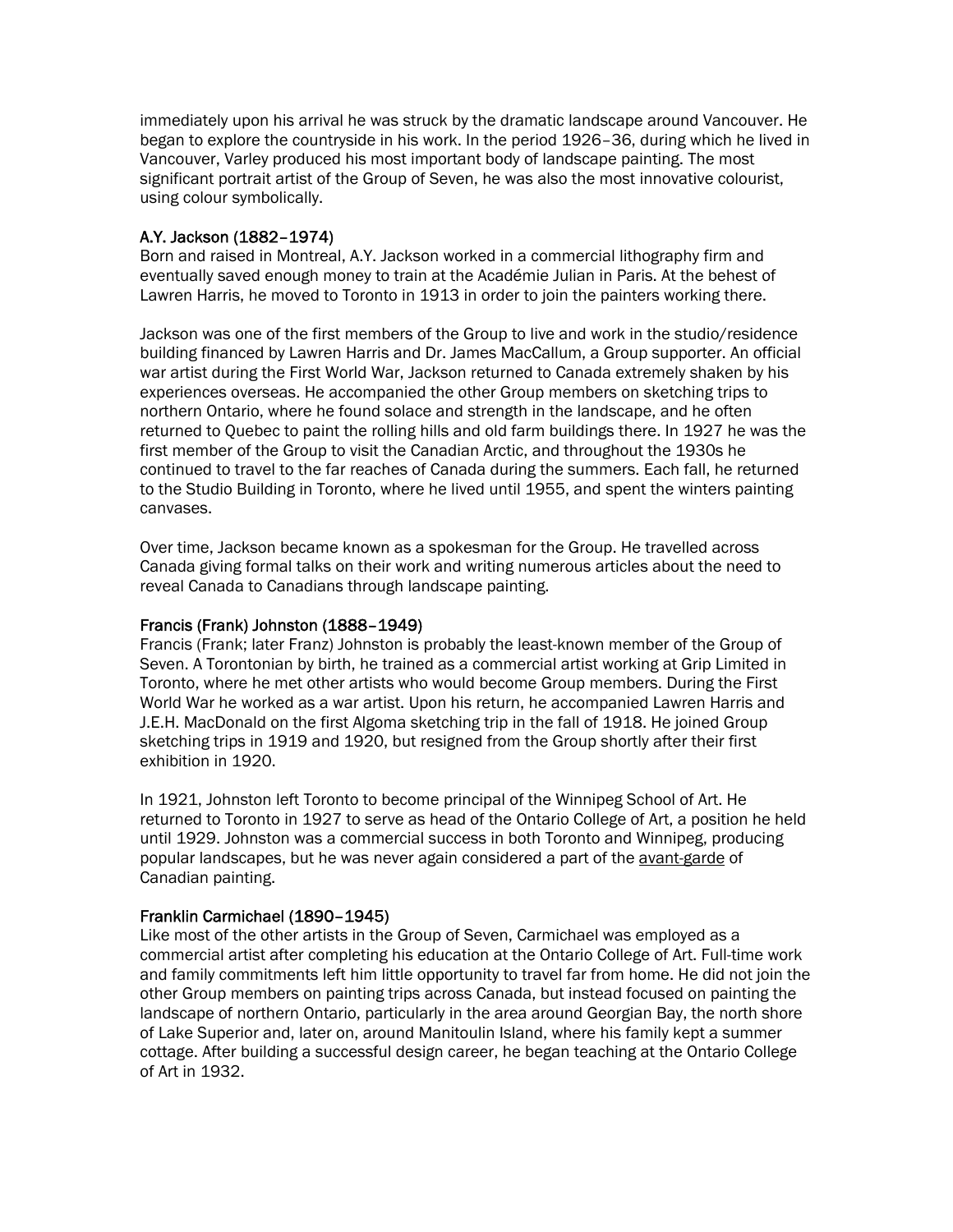Carmichael's approach to painting owes more to the tradition of nineteenth-century British watercolourists than that of other Group members who leaned toward the stylized designs of Art Nouveau and the aggressive colours of Post-Impressionist painters. His paintings are built up in layers of blended colour and glaze that give them a luminous quality.

### Arthur Lismer (1885–1969)

Arthur Lismer was the Group of Seven member most committed to establishing visual arts education in Canada. Throughout his life, Lismer balanced his artistic career and his enthusiasm for education. He was born in Sheffield, England, and trained in England and Antwerp, and he immigrated to Canada in 1911. He worked at the design firm Grip Limited, where he met fellow painters J.E.H. MacDonald, Franz Johnston and Tom Thomson.

In 1916 he accepted a position at the Victoria School of Art, Halifax, and embarked on his long teaching career. He taught at the Ontario College of Art from 1919 through 1927. While working at the Art Gallery of Toronto (today's Art Gallery of Ontario) and later at the Montreal Museum of Fine Arts, he established some of the most successful children's art education programs of his time. Lismer lectured widely in Canada and internationally, and wrote on the social and cultural benefits of fostering creativity and creative expression in children.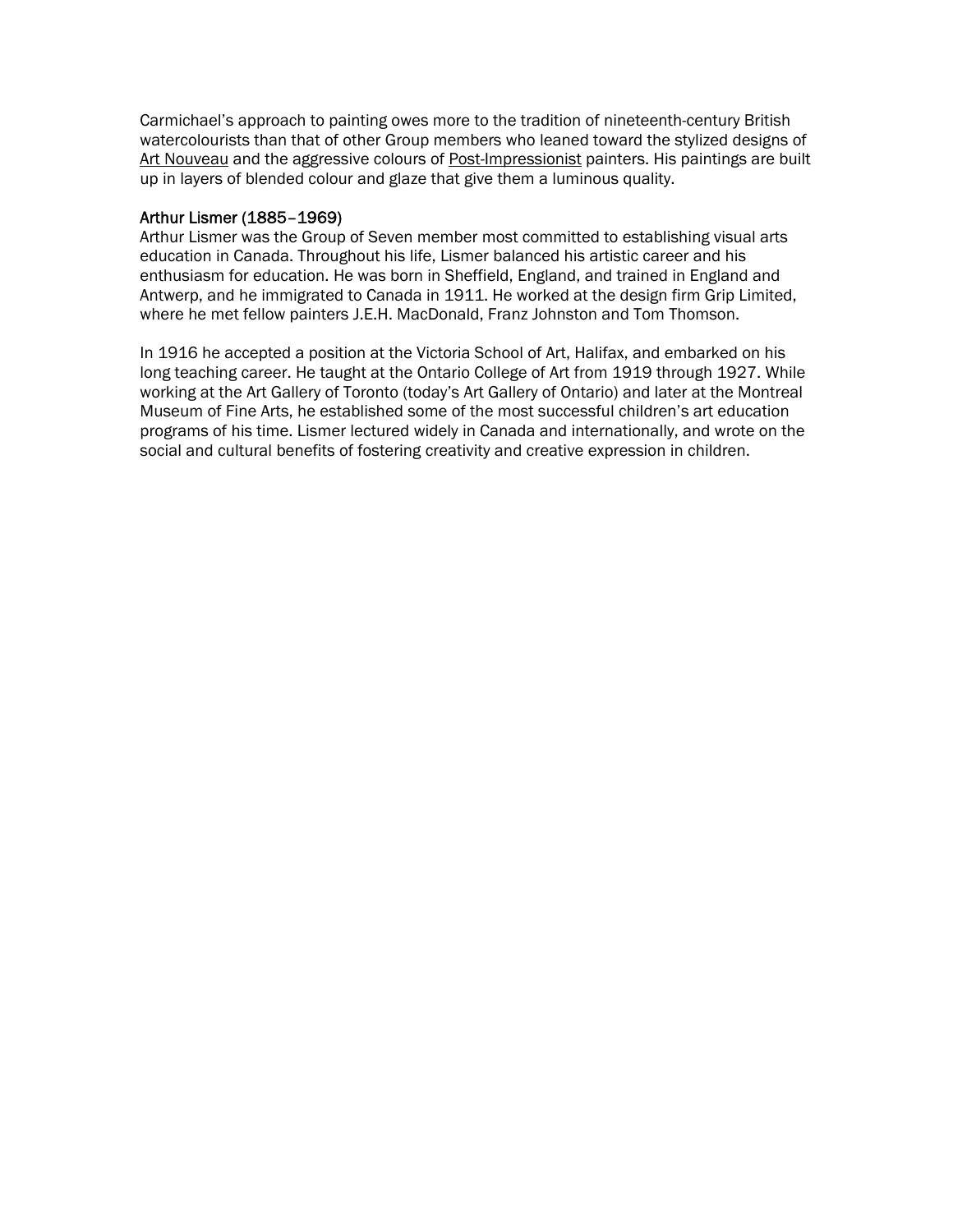# PRE-VISIT ACTIVITY: Researching the Artists (all grades)

### Objective:

Students research the life, work and times of Scott McFarland and the individual members of the Group of Seven.

### Discussion:

The original members of the Group of Seven were:

Lawren Harris, J.E.H. MacDonald, Arthur Lismer, Frederick Varley, Franklin Carmichael, Frank Johnston and A.Y. Jackson. (Tom Thomson died before the Group was formed, and three other members joined at a later stage but are not represented in this exhibition.)

### Materials:

- books from the library on the Group of Seven and Scott McFarland
- the Internet—some useful websites are: <http://www.monteclarkgallery.com/artists/ScottMcFarland/Main.html> <http://www.scottcmcfarland.com/> [www.mcmichael.com](http://www.mcmichael.com/) Good information, articles and images by Group of Seven members [http://cybermuse.gallery.ca/cybermuse/home\\_e.jsp](http://cybermuse.gallery.ca/cybermuse/home_e.jsp) Information and images by Group of Seven, some Scott McFarland images [http://archives.cbc.ca/IDD-1-68-754/arts\\_entertainment/group\\_of\\_seven](http://archives.cbc.ca/IDD-1-68-754/arts_entertainment/group_of_seven) CBC archive; offers audio and video clips of Group of Seven members talking about their work, as well as current news clips about the Group
- □ writing materials

### Process:

 Divide the class into small groups and assign each an artist. Have them use books and/or the Internet to research their artist.

Younger students could be assigned one or two basic questions and asked to find and describe reproductions of their artist's work.

- The CBC archive (see above for URL) has some terrific short film clips that would be fun for students to look at. Have them check out the one about the Rheostatics piece inspired by the Group of Seven.
- Some questions to guide them might include:
	- o What can you find out about the artist's early life?
	- o Who were the artist's contemporaries and influences?
	- o What kind of art was being created at this time?
	- o What personal information can you find about the artist?
	- o How did the artist's work change over his lifetime?
	- o How or where can the artist's influence be felt or seen today?
- Ask students to find and make a copy of a relevant reproduction of their artist's work, and be prepared to describe it so that the class can sketch it.
- **Have each group share their information and describe the artwork they have chosen,** while students make a thumbnail sketch (Worksheet next page). Show class the reproduction of the artwork they were describing.

### Conclusion:

Ask students to comment on similarities and differences among the artists and their artwork.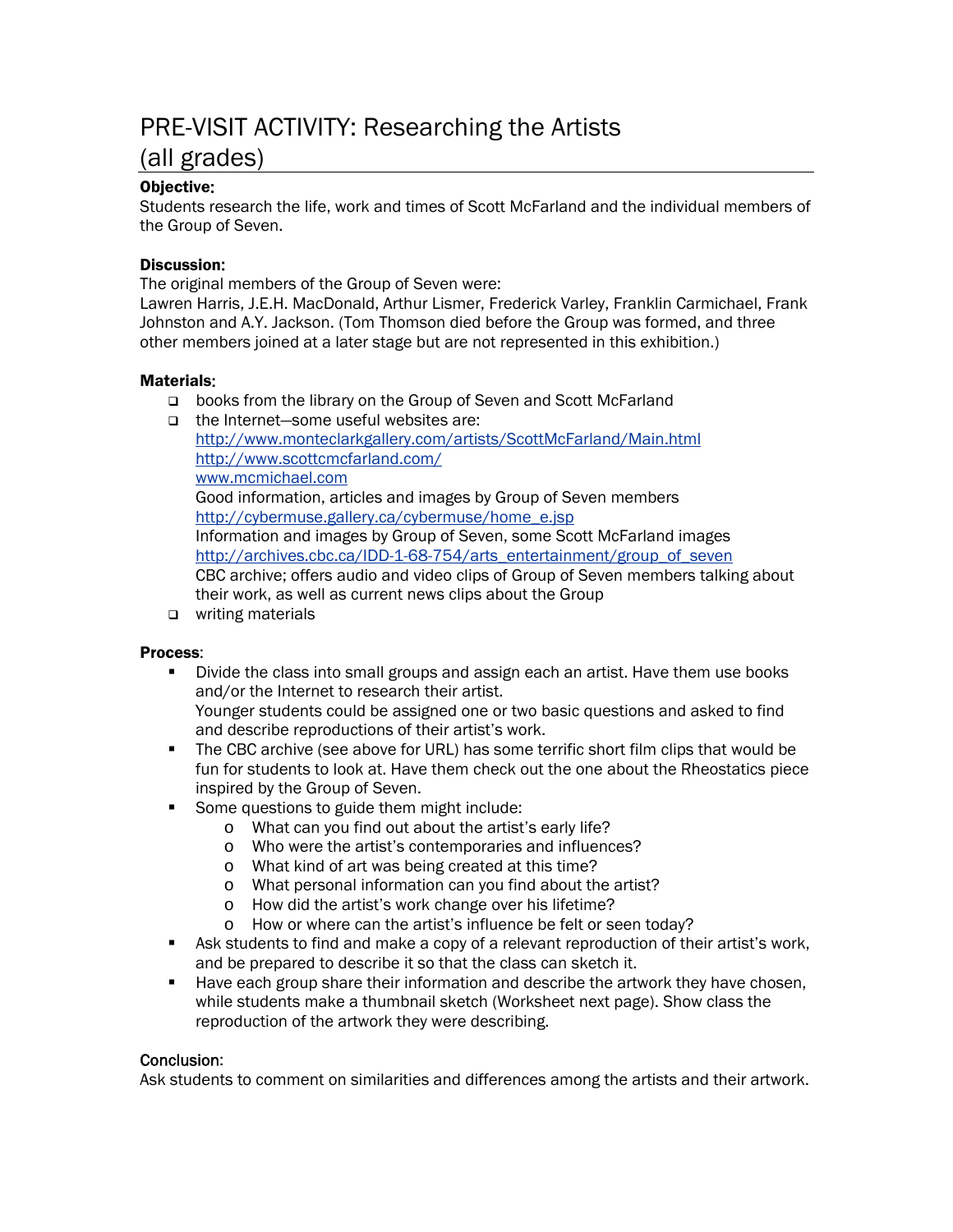# Student Worksheet: Thumbnail Sketches

### Scott McFarland: Arthur Lismer:

Title:\_\_\_\_\_\_\_\_\_\_\_\_\_\_\_\_\_\_ Title:\_\_\_\_\_\_\_\_\_\_\_\_\_\_\_\_\_\_

### Frederick Varley: Entertainment of the Lawren Harris:



### J.E.H. MacDonald: A.Y. Jackson



### Franklin Carmichael **Frank Johnston**



Title:\_\_\_\_\_\_\_\_\_\_\_\_\_\_\_\_\_\_ Title:\_\_\_\_\_\_\_\_\_\_\_\_\_\_\_\_\_\_\_



Title:\_\_\_\_\_\_\_\_\_\_\_\_\_\_\_\_\_\_ Title:\_\_\_\_\_\_\_\_\_\_\_\_\_\_\_\_\_\_



Title:\_\_\_\_\_\_\_\_\_\_\_\_\_\_\_\_\_\_\_ Title:\_\_\_\_\_\_\_\_\_\_\_\_\_\_\_\_\_\_

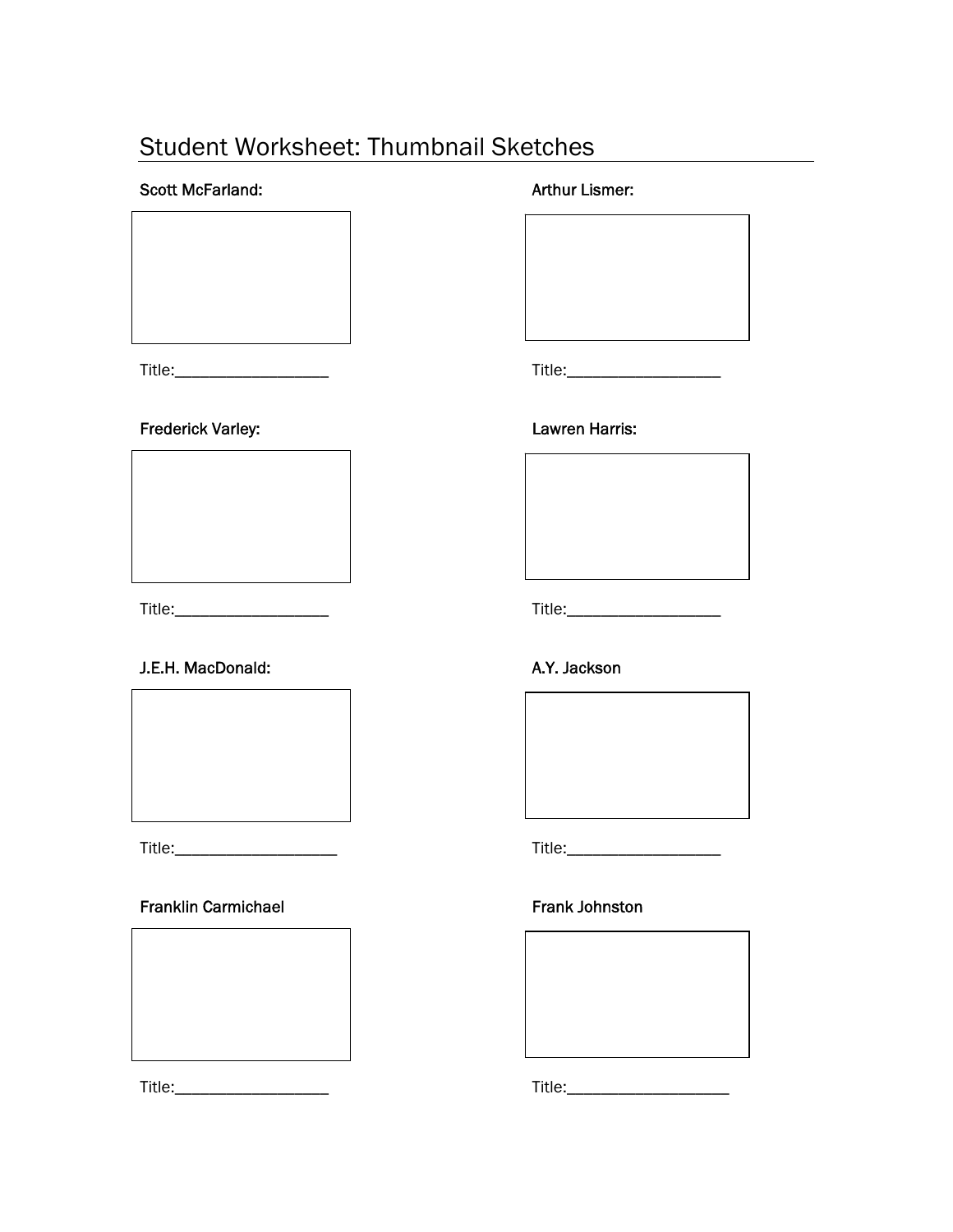# PRE- or POST-VISIT ACTIVITY: Sketching and Abstracting (all levels)

### Objective:

Students are introduced to the Group of Seven's process of working by sketching indoors from memory and outdoors from observation, and by creating an abstract painting from their sketch, using three varieties of media.

### Discussion:

For the Group of Seven, sketching out in the landscape was a fundamental part of their artistic process. It gave them a chance to experience nature in its pristine state and to transcribe that unmediated experience directly onto the painting surface. The idea was to explore the ruggedness of the wilderness in order to create a distinctly Canadian landscape that would help define a newly emerging national identity. The immediacy of the process gave the artists freedom to experiment, in oil paint, with colour, paint application techniques, texture, form and subject matter without the constraints and restrictions that might apply in a studio situation. They could observe the way changing light, weather and time of day would affect their subject and their own experience of the landscape. Some of their sketches were artworks in their own right; others would be used as working drawings on which they would base final paintings.

The Group of Seven were modernists, exploring various processes to portray the landscape. They were not trying to show a realistic or even idealized version of the landscape, as much as trying to use techniques like free and spontaneous brushstrokes to put across the idea of the wild and untamed land. Abstraction was a tool that they sometimes used to help express ideas of the rugged landscape—a wilderness as opposed to a neat, tidy and perfect representation of nature.

### Materials:

- three same-size sheets of white paper per student—two can be plain paper, one watercolour paper attached to a drawing board
- soft pencils, coloured markers, watercolour paints, paintbrushes, water containers

### Process:

- 1. Discuss the Group of Seven's ideas about creating work outdoors. Ask students how they think works with the same subject that are created indoors and outdoors might be different. (Discuss the immediacy of a personal response as well as the idea of working outside in inclement weather.)
- 2. Ask students to consider a particular tree (or bush or flower bed or mountain) they are familiar with that is on or near the school grounds. Ask them to close their eyes and visualize the tree. Try to remember the colours, the shape, how the light falls on it, where the shadows would be, etc.
- 3. On a sheet of white paper, using a soft pencil, have each student sketch the tree from memory.
- 4. Take the class outside and have a look at the tree. Is it as they remembered? What is different? Tell the students they are now going to sketch the tree—in colour—from direct observation.
- 5. Have the students sit comfortably and give each one a paintbrush, and a sheet of watercolour paper (preferably resting on a board), and give them some watercolour paint and a container of water to share. Students make their watercolour sketch.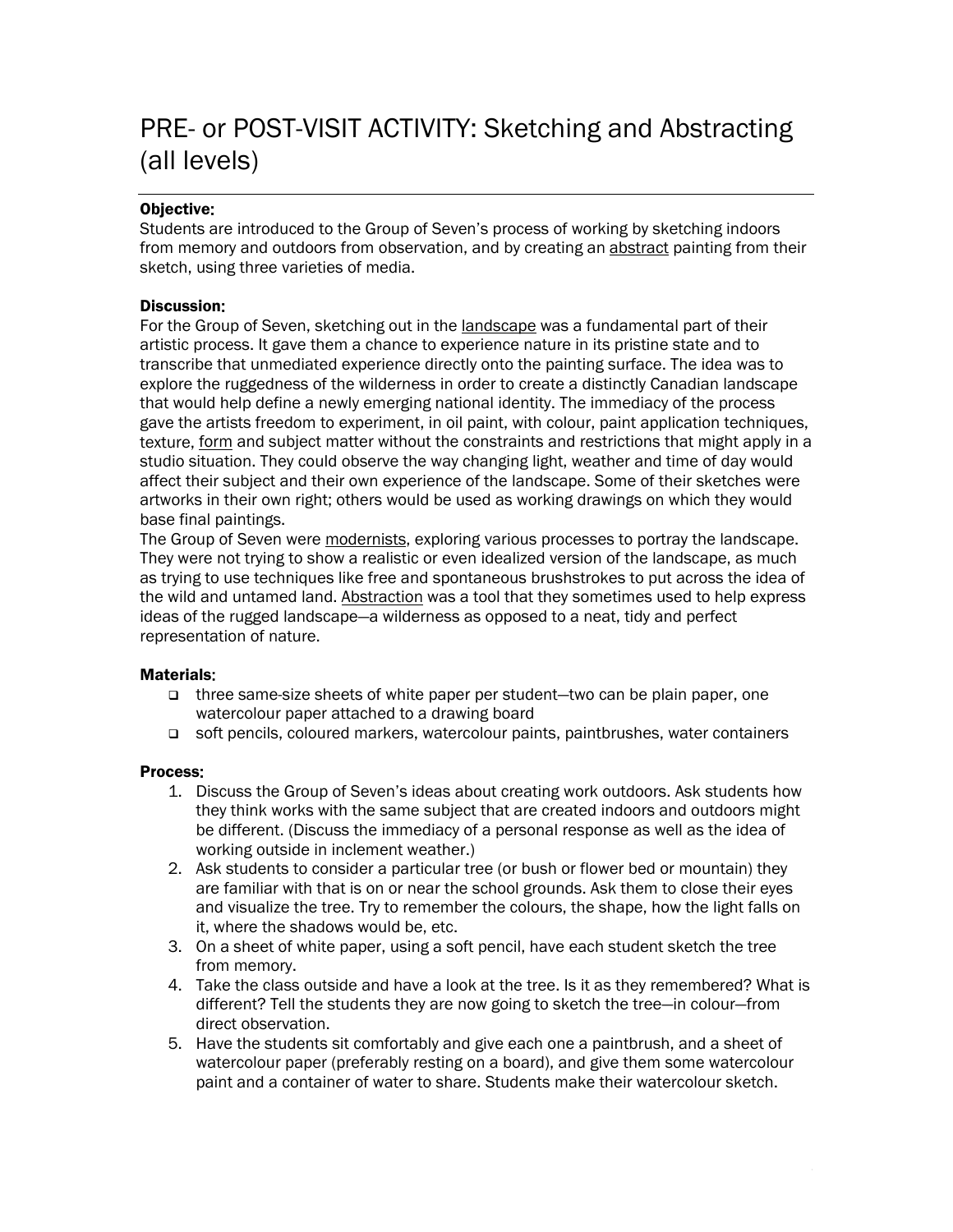- 6. Back in the classroom, have the students look at both of their sketches and discuss similarities and differences, and the experience of working outdoors—how did the weather or other factors affect them?
- 7. Ask students to look at their watercolour sketch and find shapes. Triangles, squares, circles, ovals—they might need to stretch their imaginations a little. Tell them that one way that members of the Group of Seven might abstract their work was to exaggerate or simplify shapes and colours, and so reduce or change the space in the landscape.
- 8. On a new sheet of white paper, have students block in shapes, transferring chosen parts of their watercolour into simplified blocks on their sheet. They might rearrange or reconstruct their shapes into a new composition.
- 9. Using coloured markers, have students block in colours. For example, the tree trunk might be a grey rectangle; the tree foliage might consist of a dark green oval, a light green circle and some brown triangles.
- 10. Display all three examples of the students' work. Discuss similarities and differences of the finished works, as well as the actual process of working.

### Conclusion:

- Which way of working do students think more accurately portrays their experience or understanding of the tree/mountain/flowers?
- Which is a more valid representation of the object?
- **Which is more interesting to look at? To make?**
- **Should things from nature always be shown to look realistic? Why or why not?**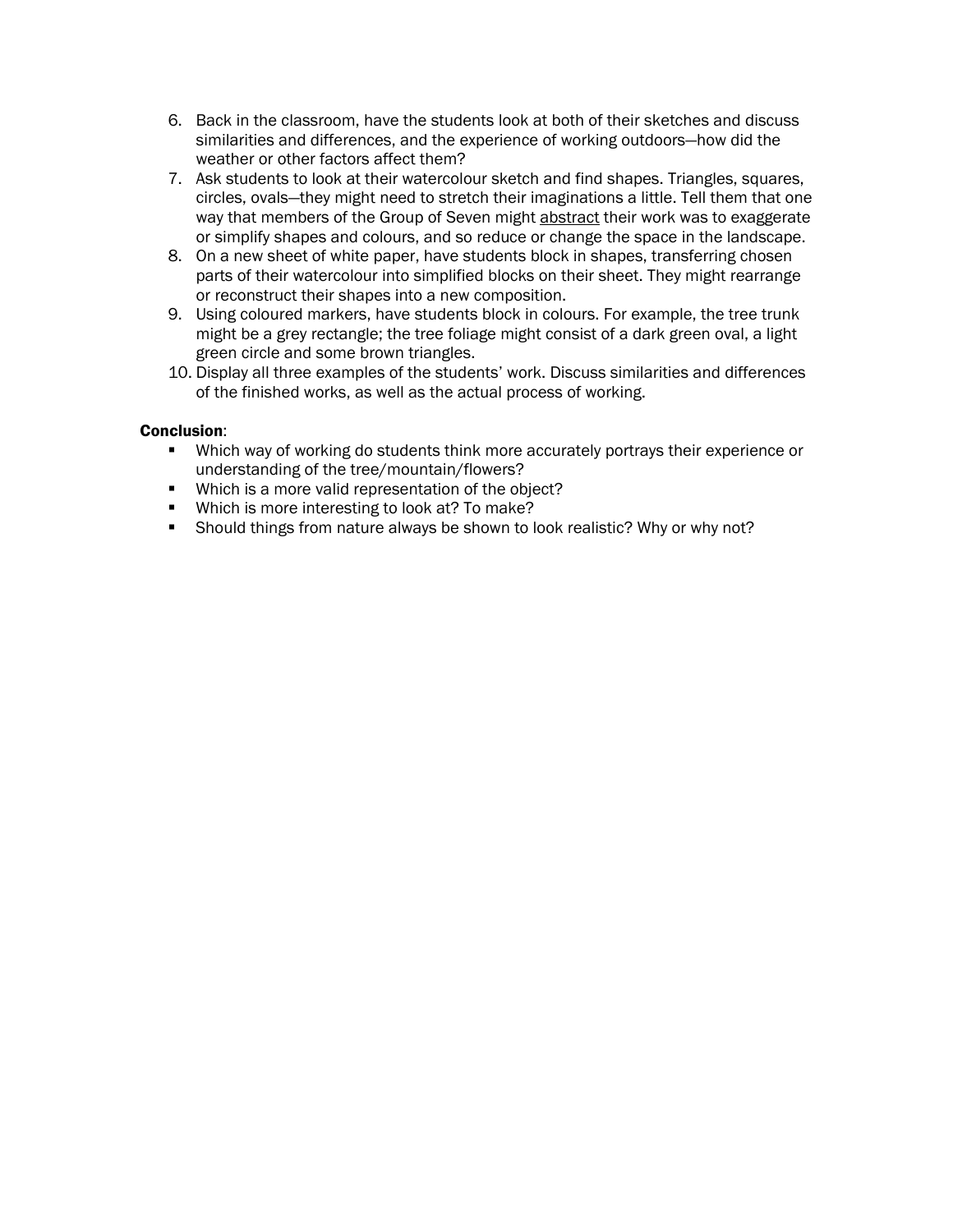# PRE- or POST-VISIT ACTIVITY: Oh! Canada (intermediate/secondary students)

### Objective:

Students look at the construction of a Canadian national identity through artworks as well as commercial advertising, and create their own version of what it means to be Canadian.

### Discussion:

One of the Group of Seven's primary concerns was to present a Canadian national identity through their paintings. Students will think about more contemporary (and perhaps more relevant) notions, perceptions and stereotypes of what it is to be Canadian.

For many people the northern wilderness is viewed as an integral part of the Canadian identity. How the wilderness appears in our culture reveals a great deal about the ways we see and understand ourselves, as well as the places in which we live. Is it possible for images —from paintings to television advertising—to shape a sense of national identity? To what extent are cultures and nations identified by their artistic achievements?

### Materials:

- copies of the "I am Canadian" advertisement (see next page)
- access to the Internet: [http://www.coolcanuckaward.ca/joe\\_canadian.htm](http://www.coolcanuckaward.ca/joe_canadian.htm)
- images by Scott McFarland and the Group of Seven from books or the Internet

### Process:

- 1. Discuss with students, asking them:
	- What/who is a Canadian?
	- **What does it mean to be Canadian?**
	- What ideas/symbols/representations do you think are typically Canadian?
	- What stereotypes of Canadians do you think are true? Untrue?
	- **•** Vancouver schools have the highest ratio of children of immigrants in the country. How are various ethnicities and cultural identities included—or in conflict with—this idea of a Canadian identity?
- 2. As a group, watch the Molson Canadian beer ad. See at: [http://www.coolcanuckaward.ca/joe\\_canadian.htm](http://www.coolcanuckaward.ca/joe_canadian.htm) Discuss with students, asking them:
	- What ideas in the previous discussion are in the ad? What is missing?
	- **What would you add? Change? Leave out?**
- 3. This has been one of the most popular advertisements of all time in Canada. Discuss with students, asking them:
	- Why do you think this ad has been so successful?
	- What are the components of this commercial? Break down words, visuals, sounds, music...
	- **Can you think of other ways Canadian Identity is presented through** contemporary advertising, music or other art form?
- 4. Have students look at some artworks by the Group of Seven and Scott McFarland. Ask them to discuss:
	- What notions of identity are represented in their art?
	- **F** Are there any connections between this work and the Molson's ad? What? How?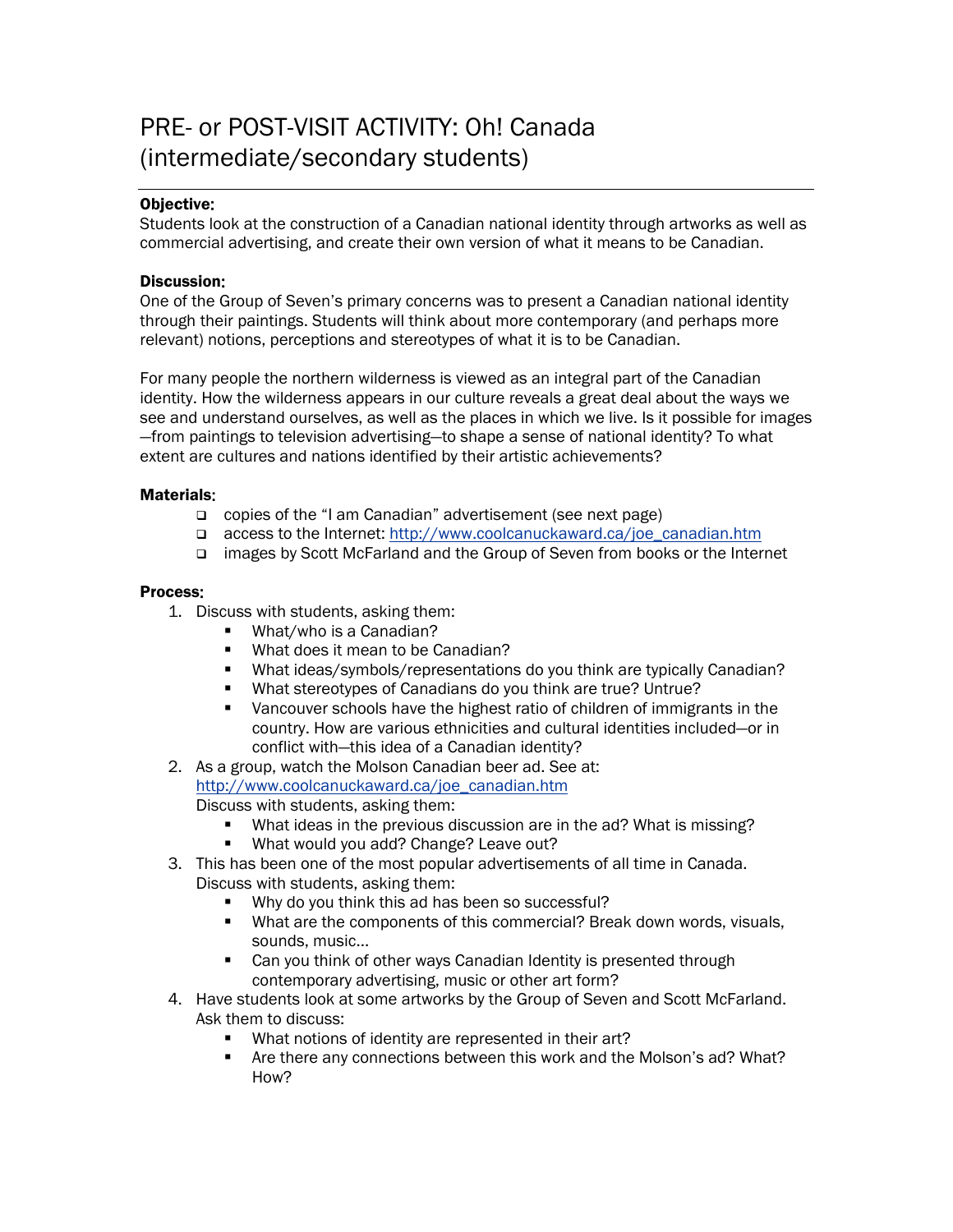- What symbols/representations/stereotypes might or might not have existed in these artists' times? How are these shown in the artists' work?
- What ideas of Canada do you think come across successfully in their works? Which ones do not come across at all?
- 5. In small groups, have students rethink what it means—for them as individuals—to be Canadian, and create their own piece of work. It could be in the form of a poem, a poster, a performance, a song, or whatever they choose.
- 6. Have them present their work to the class.

### Conclusion:

Have students discuss what they discovered about the various interpretations and meanings of national identity as revealed by their classmates.

### Follow-up:

There are some pretty funny—and sometimes raunchy—spoofs on the Molson's ad on YouTube. Older students might want to check these out, or you might want to find some that you consider appropriate to share with the students.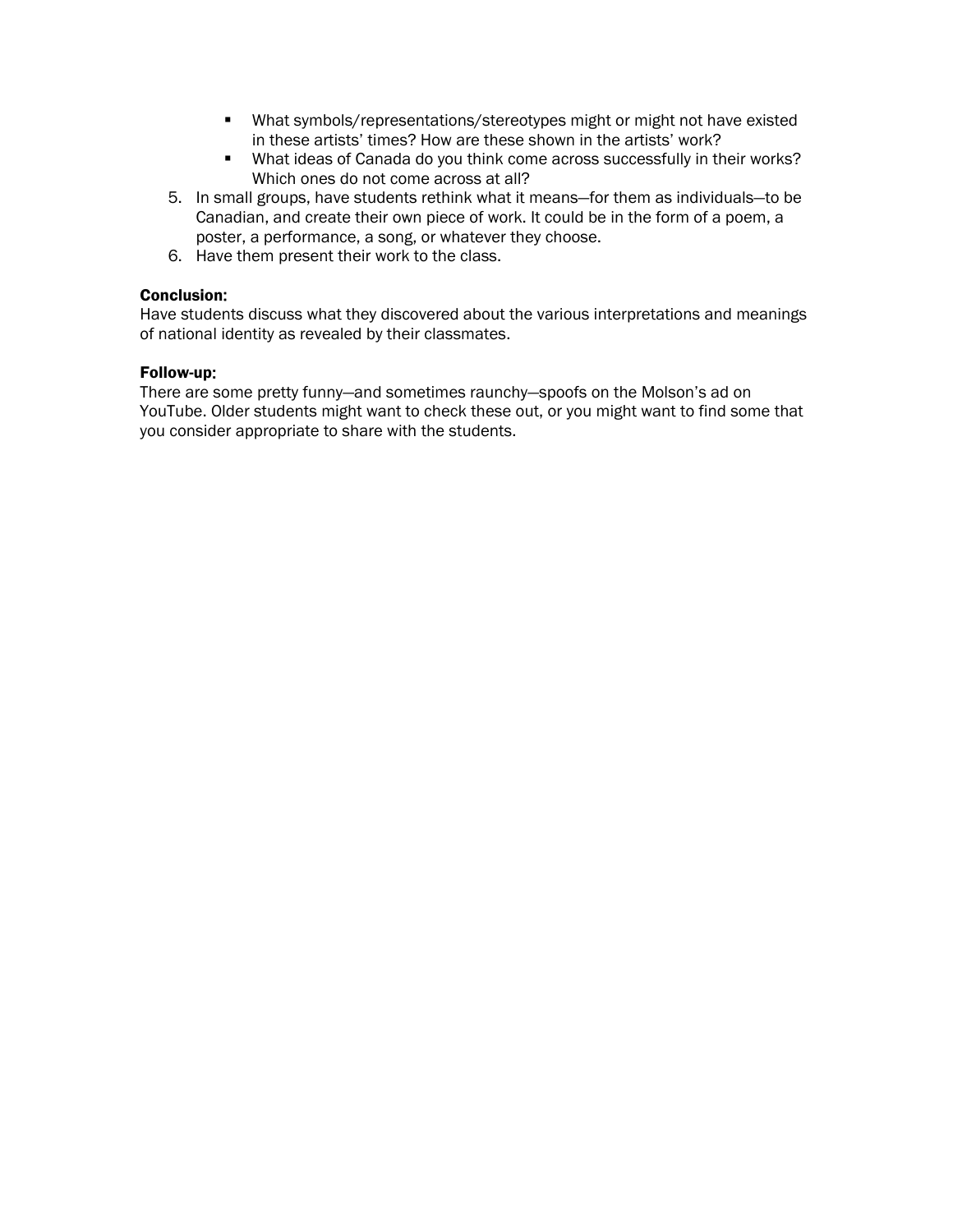# I AM CANADIAN!!!

Hey, I'm not a lumberjack, or a fur trader... I don't live in an igloo or eat blubber, or own a dogsled... and I don't know Jimmy, Sally or Suzy from Canada, although I'm certain they're really really nice.

> I have a Prime Minister, not a president. I speak English and French, not American. And I pronounce it "about," not "a boot."

I can proudly sew my country's flag on my backpack. I believe in peacekeeping, not policing, diversity, not assimilation, and that the beaver is a truly proud and noble animal. A toque is a hat, a chesterfield is a couch, and it is pronounced "zed" not "zee," "zed"!!!!

> Canada is the second largest landmass! The first nation of hockey! and the best part of North America.

> > My name is Joe!! And I am Canadian!!!

(This Molson Canadian ad first ran in 2000 and became an instant pop culture hit. Today the text appears on T-shirts, posters and hundreds of Internet sites.)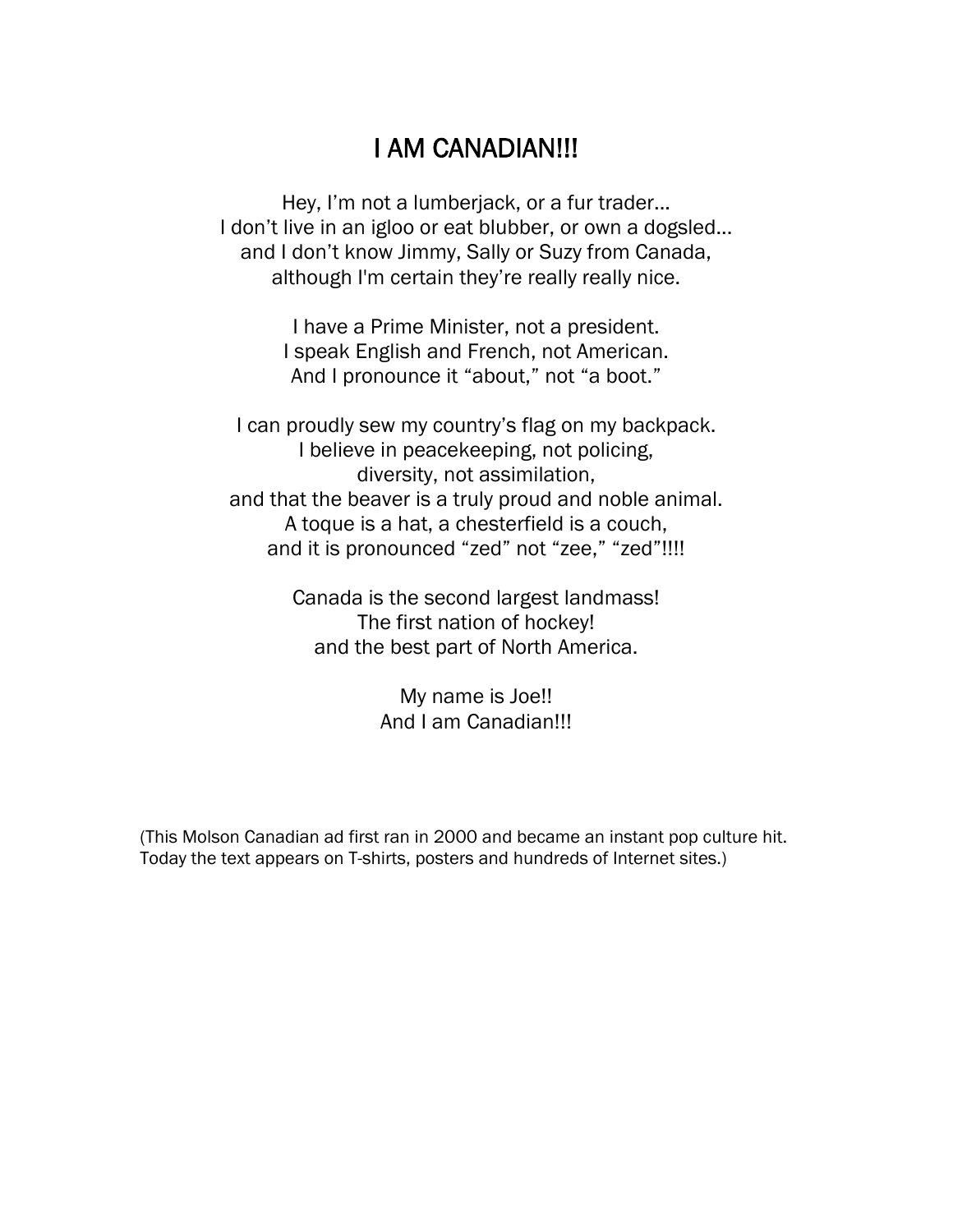# PRE-VISIT ACTIVITY: Multiple Perspectives (all grades)

### Objective:

Students look at ways of constructing a non-realistic or imaginary landscape as a way to think about multiple perspectives and fictional landscapes.

### Discussion:

The Group to Seven were artists who early on started to break down the picture plane, flattening and rearranging space through use of shape, colour and brushstroke. We might find space compressed and flattened, or see multiple viewpoints simultaneously. Many artists working in photography today use digital technology to construct artificial landscapes. We read the resulting images as if they are real spaces, but on closer inspection we find that they cannot truly exist in space or time.

### Materials:

- $\Box$  old magazines
- paper, markers, crayons, pencil crayons, scissors, glue
- the Internet: <http://www.monteclarkgallery.com/artists/ScottMcFarland/Main.html> <http://www.scottcmcfarland.com/>

### Process:

- 1. Have the class look at some images by Scott McFarland. His photographs include numerous separate shots that he has "stitched together" digitally.
- 2. Ask students what tells them that this is not a single image (clues: shadows falling in multiple directions, the same figure recurring within one image, fruits and flowers signifying different seasons appearing on trees in the same image).
- 3. Ask students to think of ways to construct an outdoor scene containing conflicting elements. Examples could include kids dressed in snow gear in a beach scene, a car driving down a ski run, a baby in a bird's nest...
- 4. Have the students work in small groups to create an imaginary collaged landscape containing impossible elements, as seen from multiple perspectives. The aim is to make it look seamless and as real as possible.
- 5. Have students cut out images from magazines and construct their landscape. They can use markers or pencil crayons to shade and hide abrupt edges, and add extra details like shadows.
- 6. Display the work.

### Conclusion:

Discuss the work using the following questions as guidelines:

- Which parts of the landscapes look like real spaces? Which parts look fake? Which parts of the landscape look as if they could be inhabited? Why or why not?
- What choices did you make about space when you were creating your work?

### Follow-up:

Invite a proficient student or guest to demonstrate how to combine two or more digital images to make a new, seamless image.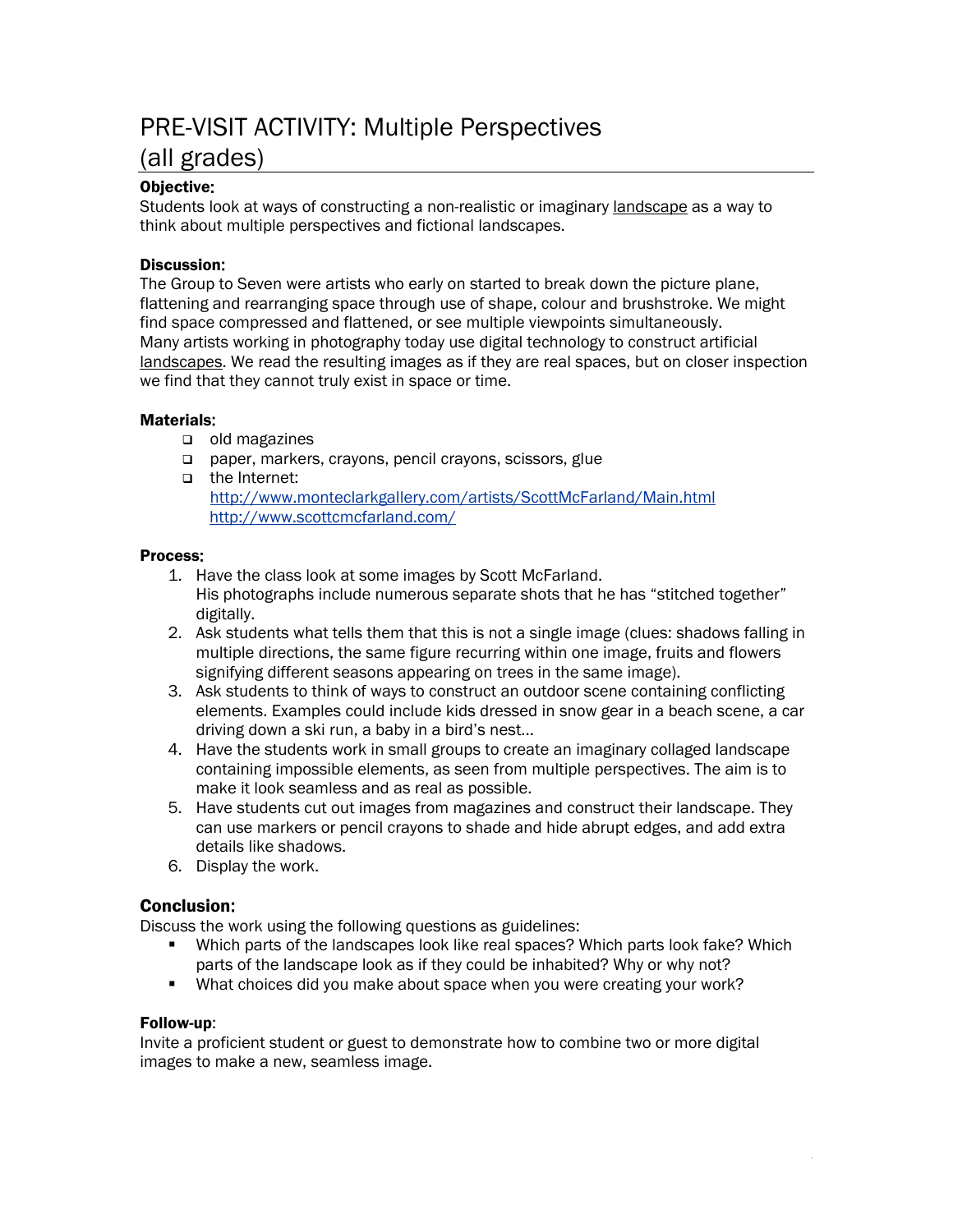# VOCABULARY

abstract: a style of art that can be thought of in two ways:

- 1. the artist begins with a recognizable subject and alters, distorts, manipulates or simplifies elements of it;
- 2. the artist creates purely abstract forms that are unrecognizable and have no direct reference to external reality.

Art Nouveau: an early twentieth-century international style of art that used stylized, flowing, curvilinear designs, often incorporating floral motifs.

avant-garde: art that is non-traditional, forward-thinking, innovative and experimental. The term often refers to modern artistic practice in the first half of the twentieth century.

**conceptual art:** art in which the ideas behind the creation of the work are more significant than the end product. During the 1960s and '70s, conceptual artists rejected the idea of the unique, precious art object and focused on intellectual explorations into artistic practice.

contemporary: art created in the last thirty years; usually artists still living today.

**Fauvism:** a name (meaning "wild beasts") for an art movement that originated in France at the end of the nineteenth century. Fauvists were concerned with creating fresh, spontaneous-looking images, and they used brilliant colours in an arbitrary and decorative way.

form: a shape that has been given a three-dimensional quality. Form may be implied by the use of tone and/or shadow, or may actually be three-dimensional. Some words to use to describe form are rounded, squared, angular, textural, volume and mass.

**Impressionism**: a late nineteenth-century art movement that focused on everyday subject matter and sought to capture ephemeral qualities of light and specific moments of time. Paintings included visible brushstrokes and often showed unusual visual angles.

**landscape:** a work of art in which the subject is a view of the exterior physical world. Traditionally, landscapes have been paintings or drawings depicting natural scenes and are often concerned with light, space and setting.

modern: an approach to art that embraced new ideas ranging from science to political thought. The modernists rejected the restrictions of past art traditions and stressed innovation over all other criteria.

**photo-conceptualism:** an artistic movement that emerged in Vancouver in the 1960s and '70s. The work is characterized by large-format photographic prints. This movement explored the ideas behind the photograph, appropriate subject matter, the assumed "truth" of photography and the nature of photography as fine art versus commercial art.

Post-Impressionism: a term that refers to the art that followed Impressionism, rather than a cohesive artistic style or movement. For the most part, the artists used vivid colours, thick paint, strong brushstrokes and everyday subject matter. Some included distortions and arbitrary colour, and emphasized geometric forms.